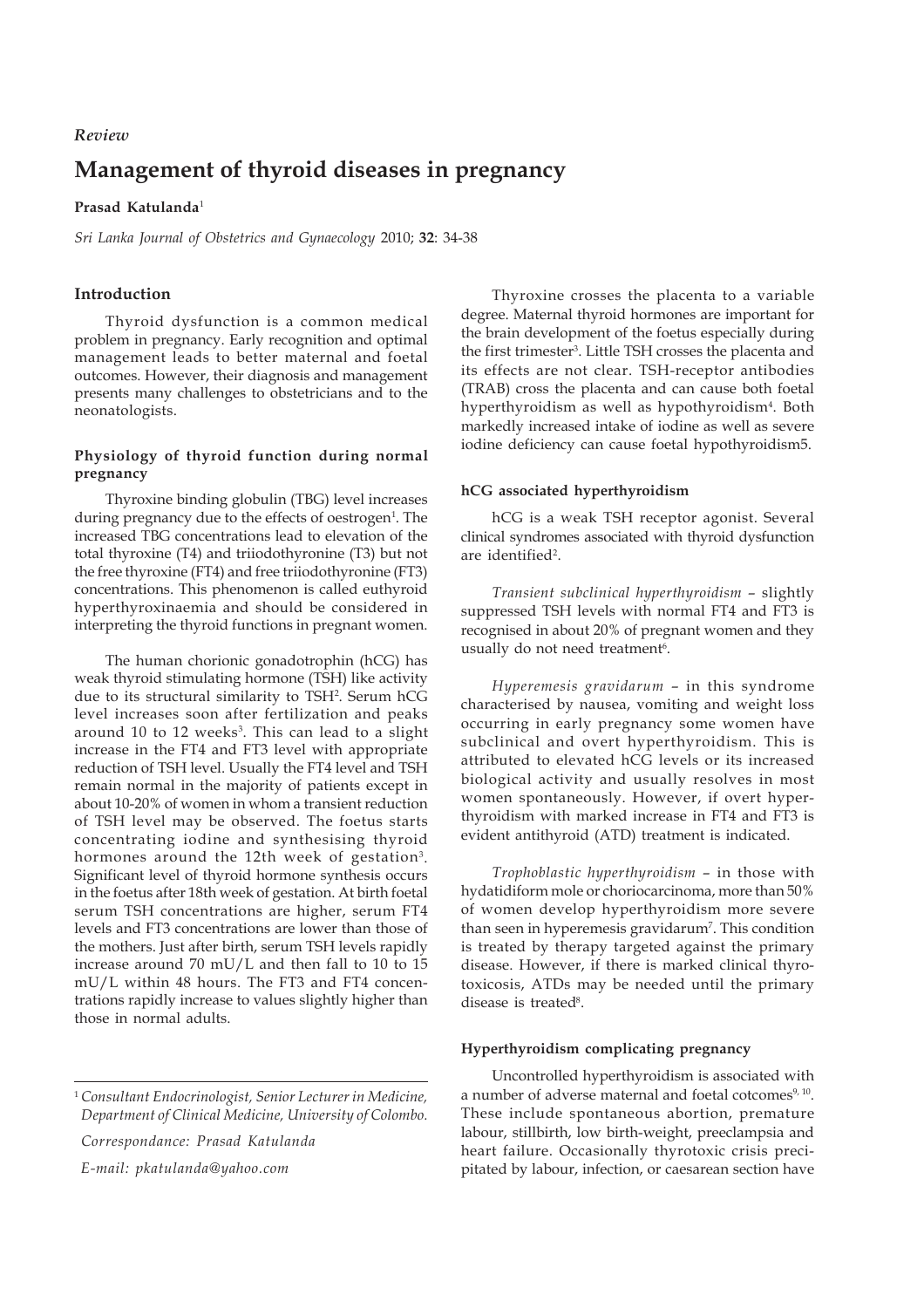been reported. Hyperthyroidism from any cause can occur in pregnancy. However, in most western series, Grave's thyrotoxicosis has been the commonest  $cause<sup>11</sup>$ .

*Diagnosis* – Diagnosis of hyperthyroidism in pregnancy may be difficult due to several reasons. Pregnant women commonly develop symptoms such as palpitations, excess sweating and weight loss (especially in hyperemesis gravidarum) which are also common clinical features of hyperthyroidism. In addition, the raised TBG in pregnancy leads to an increase in total T4 concentration although the FT4 levels are not affected by the TBG level. High hCG levels can lead to transient, subclinical or rarely overt hyperthyroidism.

The diagnosis of hyperthyroidism in pregnancy like in any person should be based primarily on the findings of suppressed TSH levels less than <0.01  $mU/L$  along with raised FT4 levels<sup>12</sup>. FT3 levels measurement is indicated in those with suppressed TSH with normal FT4 levels. Unless classical eye signs and rarely other signs of Grave's disease are present, it may be difficult to ascertain the cause of the hyperthyroidism during pregnancy since isotope uptake scanning is contraindicated in pregnancy. Ultrasound scanning by an experienced sonographer and TSH receptor antibodies may be of use if the aetiology of hyperthyroidism needs to be determined.

*Treatment* – Treatment decisions and the mode of treatment for maternal hyperthyroidism needs to be carefully considered in order to prevent any harm to the foetus. However, good maternal and foetal outcome depends upon the control of maternal hyperthyroidism. Goal of treatment of hyperthyroidism in pregnancy is to maintain FT4 at upper normal level with lowest dose of anti-thyroid drugs (ATDs). Frequent monitoring of FT4 levels usually at monthly intervals with appropriate dose adjustment is usually required to achieve this goal. Radioactive iodine treatment is absolutely contraindicated in pregnancy and during breast feeding. When the mother has intolerance to ATDs (agranulocytosis or rashes), thyroidectomy may be considered in the second trimester of pregnancy.

*Drug treatment for hyperthyroidism* – Thionamides (Carbimazole-CBZ, methimazole-MMI or Propylthiouracil- PTU) can be used in the treatment of moderate to severe hyperthyroidism in pregnancy<sup>13</sup>. PTU was considered the drug of choice in pregnancy due to rare side effects associated with MMI and CBZ therapy. Aplasia cutis is a scalp defect described in patients exposed to MMI and CBZ<sup>14</sup> and very rarely more serious side effects such as trachea-oesophegeal fistula and choanal atresia have been reported<sup>15</sup>.

However, the FDA has issued a warning against the use of PTU as the first line treatment of thyrotoxicosis in adults due to its association with serious hepatotoxicity<sup>16</sup>. For pregnant women, PTU is recommended to be used in the first trimester of pregnancy to prevent possible teratogenic effects of MMI and CBZ<sup>17</sup>. Consensus is emerging on the need for PTU to be switched to CBZ or MMI after the first trimester of pregnancy in order to prevent hepatotoxicity<sup>13, 17</sup>.

In normal adults, beta blockers are used frequently to control the thyrotoxic effects in adults. Beta blockers may also used in severely thyrotoxic patients in pregnancy. However, beta blockers need to be tailed off early when the ATDs take their effect to prevent foetal growth retardation, bradycardia and neonatal hypoglycaemia.

Close monitoring of thyroid status in pregnancy is essential to ensure use of minimal dose of ATDs and to prevent foetal hypothyroidism while preventing the adverse foetal and maternal outcomes due to uncontrolled maternal hyperthyroidism.

#### **Foetal and neonatal Grave's disease**

Transplacental transfer of TSH receptor (stimulating) antibodies leads to foetal and neonatal Grave's disease in one to five percent of pregnancies complicated by Grave's disease<sup>18</sup>. The frequency is unrelated to the maternal thyroid status. Foetal tachycardia (>160 beats/min), foetal goitre, advanced bone age, poor weight gain, and craniosynostosis are manifestations of foetal hyperthyroidism. Therefore foetal surveillance for signs of foetal thyrotoxicosis by determination of foetal heart rate and assessment of foetal growth is recommended $12$ .

#### **Hypothyroidism in pregnancy**

Gross hypothyroidism is associated with anovulation and increased risk of spontaneous abortion in the first trimester<sup>19, 20</sup>. However, due to poor compliance with thyroxine replacement as well as due to increased thyroxine requirements during pregnancy, cases with moderate to severe hypothyroidism as well as many cases with subclinical hypothyroidism are often seen. Hypothyroidism in pregnancy is associated with several maternal and foetal complications which include preeclampsia and gestational hypertension, abruption of the placenta, preterm delivery, low birth weight, increased rate of caesarean section, perinatal morbidity and mortality, neuropsychological and cognitive impairment of the newborn and postpartum haemorrhage<sup>21-23</sup>. These complications are commoner and most profound in women with overt, rather than subclinical, hypothyroidism.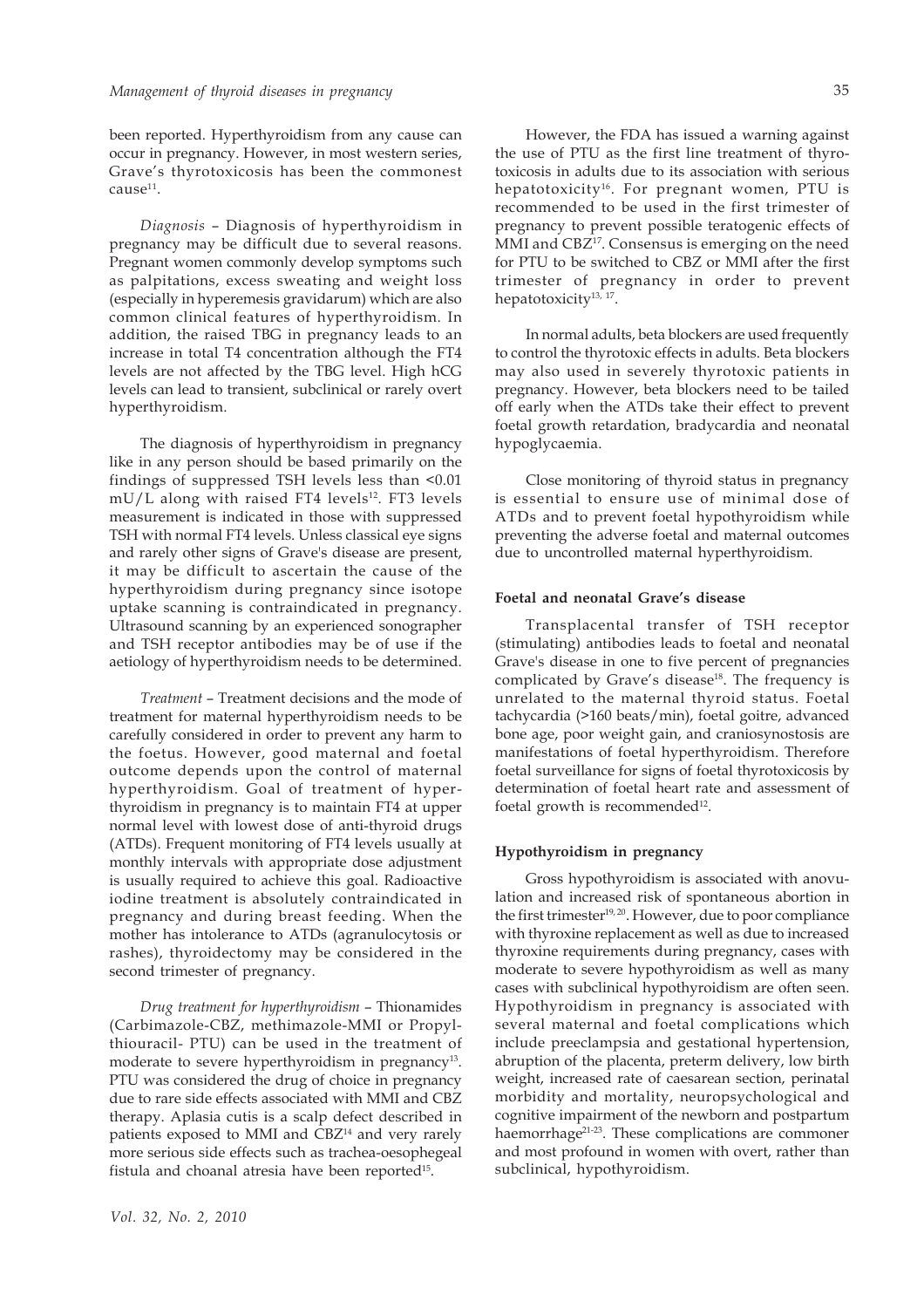Subclinical hypothyroidism – In some studies, cognitive and neuropsychological impairment has been observed in newborn of women with subclinical hypothyroidism (normal free T4 and TSH >97.5 percentile)24. However, in the FASTER Trial which was a prospective multicentre investigation evaluating the Down syndrome risk in an unselected obstetric population carrying singleton pregnancies subclinical hypothyroidism was diagnosed in 2.2 percent of women and was not associated with an increased risk of adverse outcomes<sup>25</sup>.

# **Screening for hypothyroidism in pregnancy**

Most professional societies recommend screening for thyroid dysfunction in pregnant women only if they are symptomatic or have a family history of thyroid disease<sup>13,19,26,27</sup>. However, according to this approach up to one-third of women with hypothyroidism may be missed, and preliminary data suggest that universal screening is cost-effective<sup>28,29</sup>. Therefore, universal screening for thyroid dysfunction in pregnant women or those hoping to become pregnant needs to be considered until further evidence become available, especially if such facilities are available.

#### **Thyroxine replacement during pregnancy**

Pregnant women require more thyroxine than the non-pregnant. There are several reasons for this; weight gain and increased T4 pool, high serum TBG level, increased placental clearance of thyroxine (deiodinase activity), transfer of T4 to the foetus, and reduced absorption in the gastrointestinal tract due to iron supplements. Therefore, if there is overt or subclinical hypothyroidism women are unable to increase thyroxine levels and needs replacement. The goal of thyroxine replacement in pregnancy is to normalize the maternal TSH concentration. Thyroxine requirements may increase by as much as 50 percent during pregnancy, and the increase occurs as early as the fifth week of gestation<sup>30</sup>. Since maternal euthyroidism is important for normal foetal cognitive development, women with overt or subclinical hypothyroidism (TSH values >4.5 mU/L) who are pregnant, are recommend to receive T4 replacement. Since T4 dose requirements increase during pregnancy, serum TSH should be measured as soon as pregnancy is confirmed, then again four weeks later, four to six weeks after any change in the dose of T4, and at least once each trimester<sup>31</sup>. The dose should be adjusted as needed every four to six weeks to rapidly reach and thereafter maintain serum TSH concentrations of less than 2.5 μU/mL (or lower half of normal reference range) in the first trimester (or 3 μU/mL in the second and third trimester) or to trimester-specific normal TSH ranges<sup>13</sup>.

Another approach for women with a past history of hypothyroidism is to increase the dose by about 30 percent as soon as pregnancy is confirmed, with further dose changes based upon serum TSH concentrations measured every four weeks until the TSH becomes normal. The thyroxine dose should be reduced to pre-pregnancy levels after delivery, with assessment of serum TSH four to six weeks later to confirm that adequacy of  $T4$  replacement<sup>32</sup>.

## **Goitre and thyroid nodules**

Goitre during pregnancy is commonly seen in regions where iodine intake is low. After the universal iodination of salt, iodine deficient goitre is not commonly seen although properly conducted studies are needed to investigate the true prevalence. Any significant thyroid growth during pregnancy should be considered abnormal, requiring further investigation like in non-pregnant<sup>33</sup>. Thyroid isotope uptake scanning is contraindicated. Fine needle-aspiration biopsy (FNAC) of the nodule should be carried out as it would be for non-pregnant patients. Further management depends upon the results of the FNAC. Women with benign nodules are followed up.

Those whose nodules enlarge need to be rebiopsied. When women with differentiated thyroid cancer require surgery, safest time is the second trimester. However, given the indolent nature of the well differentiated thyroid malignancies many authorities suggest postponement of surgery until after delivery to minimize maternal and foetal complications which does not appear to have a negative impact on prognosis<sup>34-36</sup>.

## **Postpartum thyroid dysfunction**

*Postpartum thyroiditis* – postpartum thyroiditis is seen in about 5 to 10 percent of women in different series<sup>37, 38</sup>. This is commoner in patients with type 1 diabetes and other autoimmune diseases. It may occur after delivery or pregnancy loss (miscarriage, abortion, ectopic pregnancy) as well as after normal delivery.

Two clinical patterns of postpartum dysfunction are recognised: Postpartum thyroiditis and a postpartum exacerbation of chronic lymphocytic (Hashimoto's) thyroiditis. The postpartum thyroiditis is characterized by transient hyperthyroidism, which may be followed by normal thyroid function, transient or sometimes permanent hypothyroidism. Postpartum exacerbation of Hashimoto's thyroiditis may cause transient or permanent hypothyroidism, and may lead to transient or permanent increase in goitre. Women with postpartum thyroiditis are at high risk of recurrent thyroiditis after subsequent pregnancies.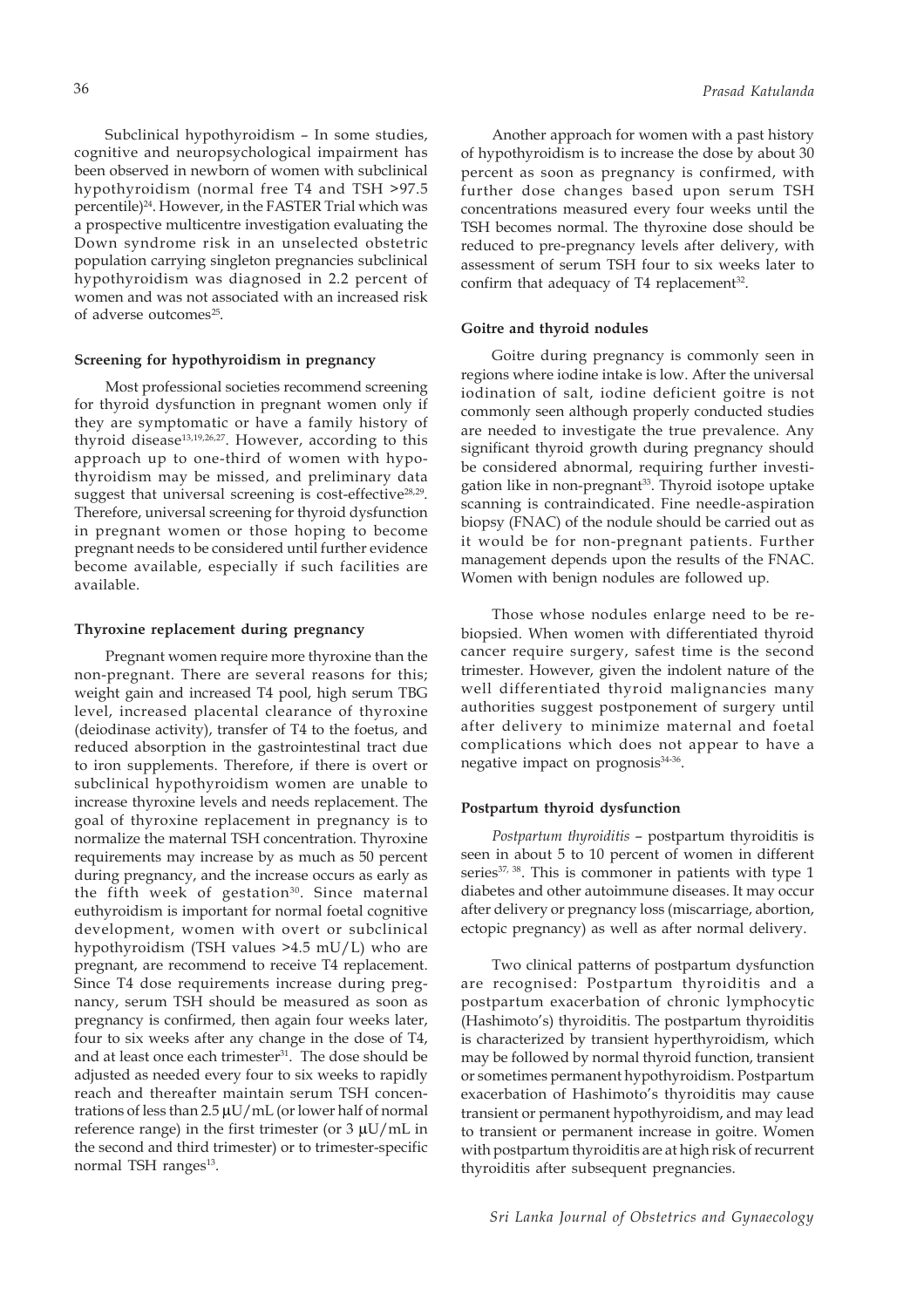## *Management of thyroid diseases in pregnancy*

The hyperthyroid phase of postpartum thyroiditis, if symptomatic, can be treated with a betaadrenergic antagonist drug. Postpartum hypothyroidism is treated with T4, which may be tapered at six months to determine if the hypothyroidism is permanent.

*Graves' disease* – Women without past history of Graves' disease may develop the disease during the postpartum period or experience an exacerbation. Therefore, those with past history of Grave's disease should be kept under close surveillance during the postpartum period.

# **Summary**

Although the evaluation and treatment of pregnant women with thyroid disease parallels that of non-pregnant, the presence of the foetus and the changes of thyroid physiology in pregnancy present some unique problems. Close liaison between the obstetricians and the endocrinologists or physicians with experience in managing patients with thyroid disease is of paramount importance to improve the outcomes of both the pregnant women and their offspring. Poorly controlled hyperthyroidism as well as hypothyroidism are associated with adverse maternal and foetal outcomes and needs correction.

hCG has weak TSH receptor agonist activity and may cause transient, mild or overt hyperthyroidism especially in patients with molar pregnancies or twin pregnancies. Antithyroid drugs cross the placenta and therefore needs to be used at minimum possible dose. PTU is recommended to be used in the first trimester with changing over to carbimazole or methimazole in the second trimester onwards. Radioiodine treatment and isotope scanning is contraindicated in pregnancy. If a pregnant patient needs thyroid surgery due to intolerance to drugs it may be performed during second trimester of pregnancy. Surgery for well differentiated thyroid cancer can be postponed to postpartum period especially if discovered in the last trimester. Since the physiology and metabolism of thyroid hormones continues to change during the course of the pregnancy, close supervision of the pregnant woman with 4 weekly assessment of thyroid functional status (FT4 with or without TSH) may be required for optimal management.

## **References**

1. Ain KB, Mori Y, Refetoff S. Reduced clearance rate of thyroxine-binding globulin (TBG) with increased sialylation: A mechanism for estrogen-induced elevation of serum TBG concentration. *J Clin Endocrinol Metab* 1987; **65**: 689-96.

- 2. Ballabio M, Poshychinda M, Ekins RP. Pregnancy-induced changes in thyroid function: Role of human chorionic gonadotrophin as putative regulator of maternal thyroid. *J Clin Endocrinol Metab* 1991; **73**: 824-31.
- 3. Burrow GN, Fisher DA, Larsen PR. Maternal and foetal thyroid function. *N Engl J Med* 1994; **331**: 1072-8.
- 4. Bajoria R, Fisk NM. Permeability of human placenta and foetal membranes to thyrotropin-stimulating hormone in vitro. *Pediatr Res* 1998; **43**: 621-8.
- 5. Nohr SB, Laurberg P. Opposite variations in maternal and neonatal thyroid function induced by iodine supplementation during pregnancy. *J Clin Endocrinol Metab* 2000; **85**: 623-7.
- 6. Glinoer D, De Nayer P, Robyn C, Lejeune B, Kinthaert J, Meuris S. Serum levels of intact human chorionic gonadotrophin (hCG) and its free alpha and beta subunits, in relation to maternal thyroid stimulation during normal pregnancy. *J Endocrinol Invest* 1993; **16**: 881-8.
- 7. Berkowitz RS, Goldstein DP. Chorionic tumours. *N Engl J Med* 1996; **335**: 1740-8.
- 8. Kohorn E. Practice bulletin No. 53 Diagnosis and treatment of gestational trophoblastic disease. *Obstet Gynecol* 2004; **104**: 1422; author reply 22-3.
- 9. Davis LE, Lucas MJ, Hankins GD, Roark ML, Cunningham FG. Thyrotoxicosis complicating pregnancy. *Am J Obstet Gynecol* 1989; **160**: 63-70.
- 10. Kriplani A, Buckshee K, Bhargava VL, Takkar D, Ammini AC. Maternal and perinatal outcome in thyrotoxicosis complicating pregnancy. *Eur J Obstet Gynecol Reprod Biol* 1994; **54**: 159-63.
- 11. Burrow GN. The management of thyrotoxicosis in pregnancy. *N Engl J Med* 1985; **313**: 562-5.
- 12. ACOG Practice Bulletin. Clinical management guidelines for obstetrician-gynaecologists. Number 37, August 2002. (Replaces Practice Bulletin Number 32, November 2001). Thyroid disease in pregnancy. *Obstet Gynecol* 2002; **100**: 387-96.
- 13. Abalovich M, Amino N, Barbour LA, *et al*. Management of thyroid dysfunction during pregnancy and postpartum: An Endocrine Society Clinical Practice Guideline. *J Clin Endocrinol Metab* 2007; **92**: S1-47.
- 14. Van Dijke CP, Heydendael RJ, De Kleine MJ. Methimazole, carbimazole, and congenital skin defects. *Ann Intern Med* 1987; **106**: 60-1.
- 15. Johnsson E, Larsson G, Ljunggren M. Severe malformations in infant born to hyperthyroid woman on methimazole. *Lancet* 1997; **350**: 1520.
- 16. Bahn RS, Burch HS, Cooper DS, *et al*. The role of propylthiouracil in the management of Graves' disease in adults: Report of a meeting jointly sponsored by the American Thyroid Association and the Food and Drug Administration. *Thyroid* 2009; **19**: 673-4.